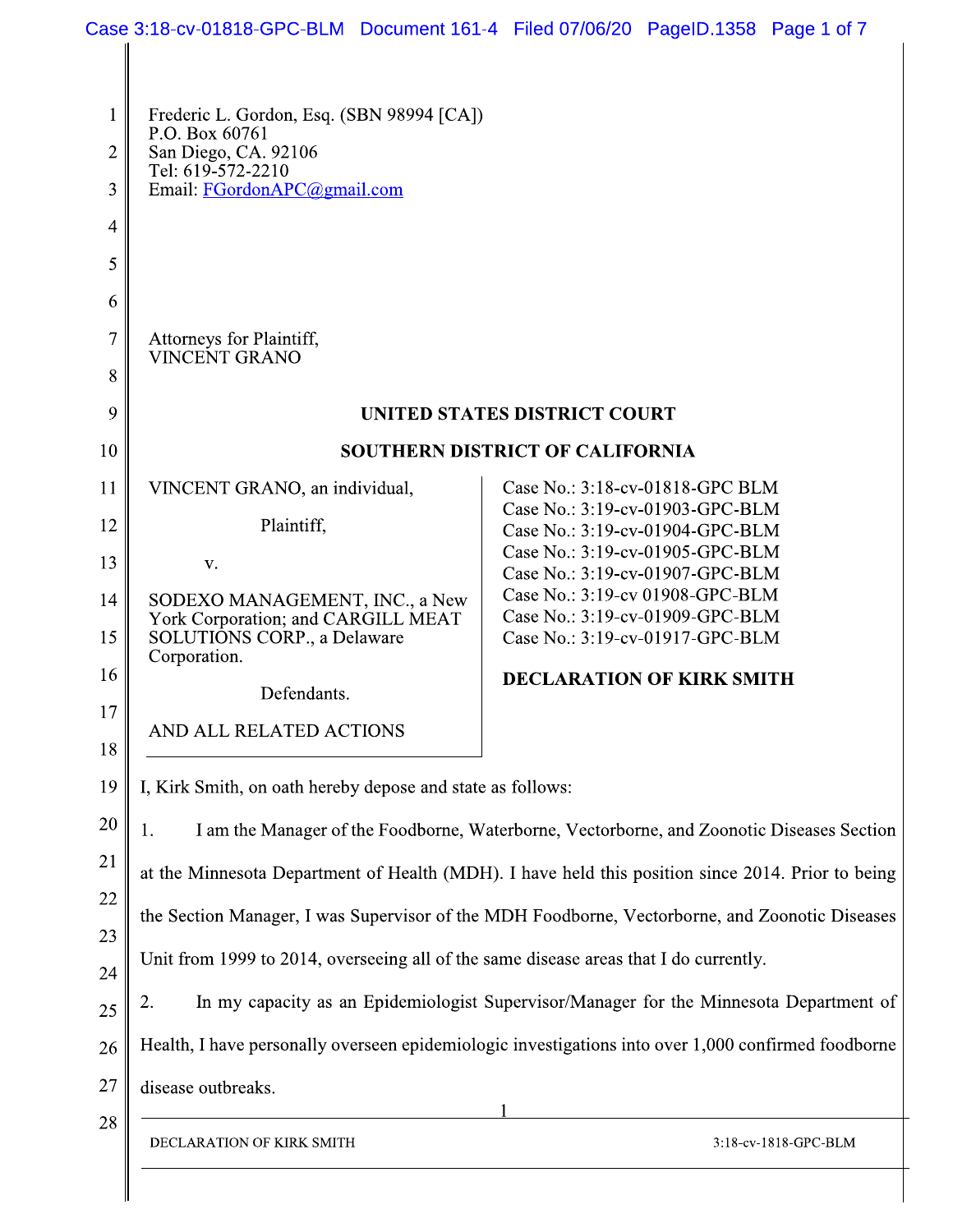3. I estimate that I have overseen epidemiologic investigations into over 100 outbreaks caused by  $\mathbf{1}$  $\overline{2}$ Shiga-toxin producing E. coli (STEC), primarily E. coli O157:H7. Over 50 of these have been 3 foodborne outbreaks of E. coli O157:H7 infections, with the others due to foodborne transmission of  $\overline{4}$ non-O157 STEC through food and transmision of STEC through other routes, including waterborne, 5 animal contact, and person-to-person transmission. 6 I have reviewed: 4.  $\overline{7}$ a) Marines  $OB - CDC$  Records (#18-00903-FOIA) 8 9 b) Marines  $OB - CDC$  Linelist 10 CMS00005309 (CDC linelist) c) 11 d)  $CMS00005310$  (CDC linelist) 12  $CMS00005311$  (CDC outbreak records -  $[\#20-0557-FOIA])$ ) e) 13 Declarations of R. Dunkleberger, E. Salcido, A. Dunkleberger (PLAINTIFFS 000638f) 14 000648) 15 Deposition of Andrew Jassick 16  $\mathbf{g}$ 17 h) Healio Article – E. coli outbreak in marine recruits associated with undercooked beef  $(1)$ 18 Italian Beef and Rice Cook Temp Logs 10-21-17  $\mathbf{i}$ 19 SDX011239-11240 (Sodexo e-mails)  $\mathbf{j}$ 20 Tristan Abbott records (medical records; California Department of Health records; first  $\bf k$ 21 amended complaint; deposition) 22 Bailey Anderson records (medical records; California Department of Health records; first  $\left| \right\rangle$ 23 amended complaint; deposition) 24 25 m) Michael Baker records (medical records; California Department of Health records; first 26 amended complaint; deposition) 27 28 DECLARATION OF KIRK SMITH 3:18-cv-1818-GPC-BLM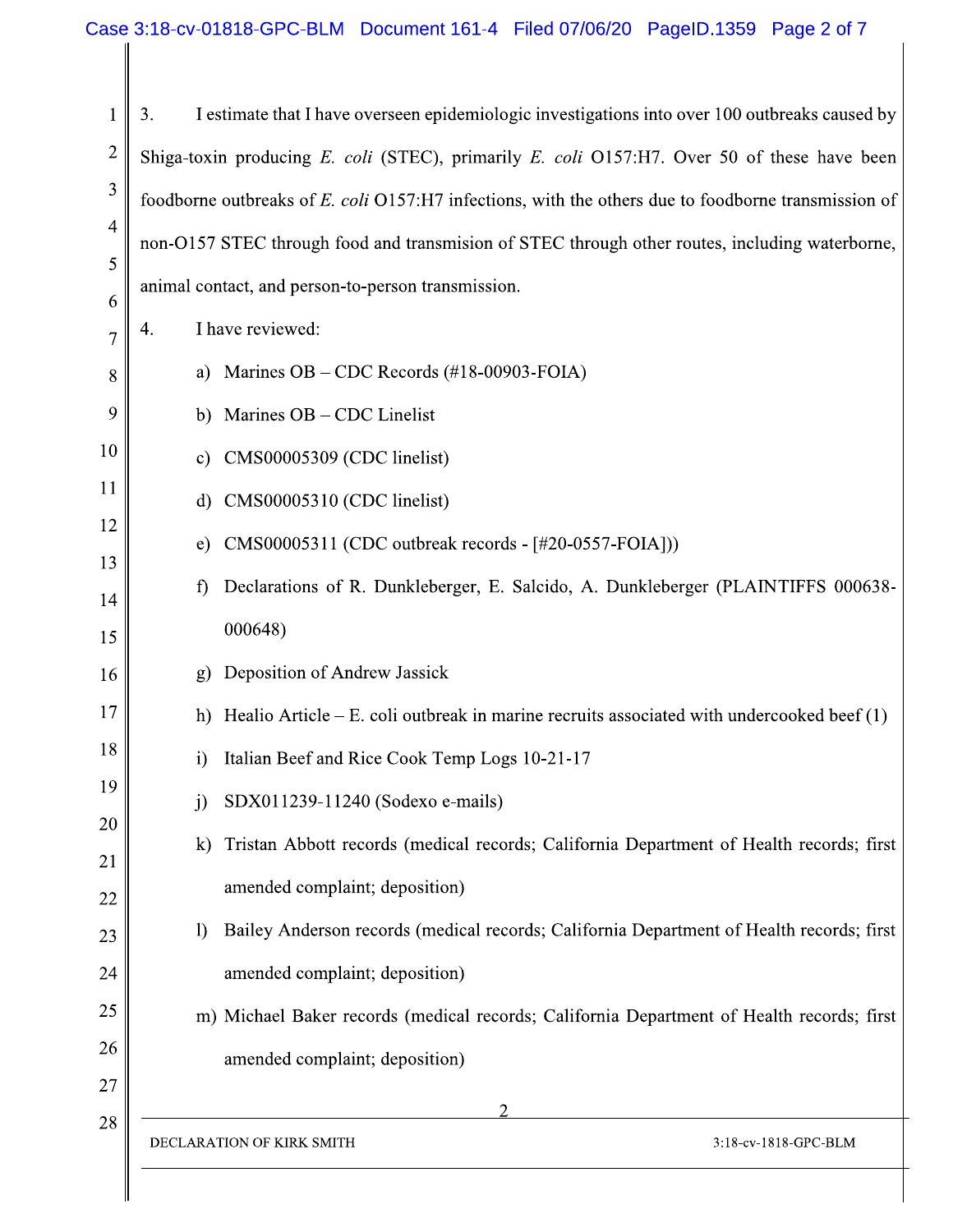|                | Case 3:18-cv-01818-GPC-BLM Document 161-4 Filed 07/06/20 PageID.1360 Page 3 of 7                  |  |
|----------------|---------------------------------------------------------------------------------------------------|--|
|                | Hunter Browning records (medical records; California Department of Health records; first<br>n)    |  |
| $\overline{c}$ | amended complaint; deposition)                                                                    |  |
| 3              | Chase Evers records (medical records; California Department of Health records; first<br>$\circ$ ) |  |
| 4              | amended complaint; deposition)                                                                    |  |
| 5              | Vincent Grano records (medical records; California Department of Health records; second<br>p)     |  |
| 6              | amended complaint; deposition)                                                                    |  |
| 8              | Conner Lader (medical records; California Department of Health records; first amended<br>q)       |  |
| 9              | complaint; deposition)                                                                            |  |
| 10             | Frank Miller records (medical records; California Department of Health records; first<br>r)       |  |
| <sup>11</sup>  | amended complaint; deposition)                                                                    |  |
| 12             | Depositions of Tristan Abbott, Bailey Anderson, Michael Baker, Hunter Browning, Chase<br>S)       |  |
| 13<br>14       | Evers, Vincent Grano, Conner Lader, and Frank Miller.                                             |  |
| 15             | I have also discussed Sodexo's food handling and food safety practices with Charlie Cook,         |  |
| 16             | particularly surrounding Sodexo's use of ground beef products in various menu items served at MH  |  |
| 17             | 569 in the week before October 24, 2017. I have also reviewed and considered his memo dated June  |  |
| 18             | 27, 2020 regarding various beef-containing menu items served.                                     |  |
| 19             | Based on all of these materials and my experience as an epidemiologist with 24 years of<br>6.     |  |
| 20             | experience investigating outbreaks caused by STEC and other pathogens from food, water, animals,  |  |
| 21<br>22       | and person-to-person transmisison, I hold the opinion, to a reasonable degree of epidemiologic    |  |
| 23             | certainty, that the source of the October/November 2017 STEC outbreak at MCRD San Diego and       |  |
| 24             | Camp Pendleton was contaminated ground beef. More specifically, the source of the outbreak was    |  |
| 25             | contaminated hamburgers that Sodexo prepared at MH 569 on October 21, 2017, which Sodexo          |  |
| 26             | prepared using frozen ground beef patties that were contaminated during manufacture by Cargill.   |  |
| 27             |                                                                                                   |  |
| 28             | DECLARATION OF KIRK SMITH<br>3:18-cv-1818-GPC-BLM                                                 |  |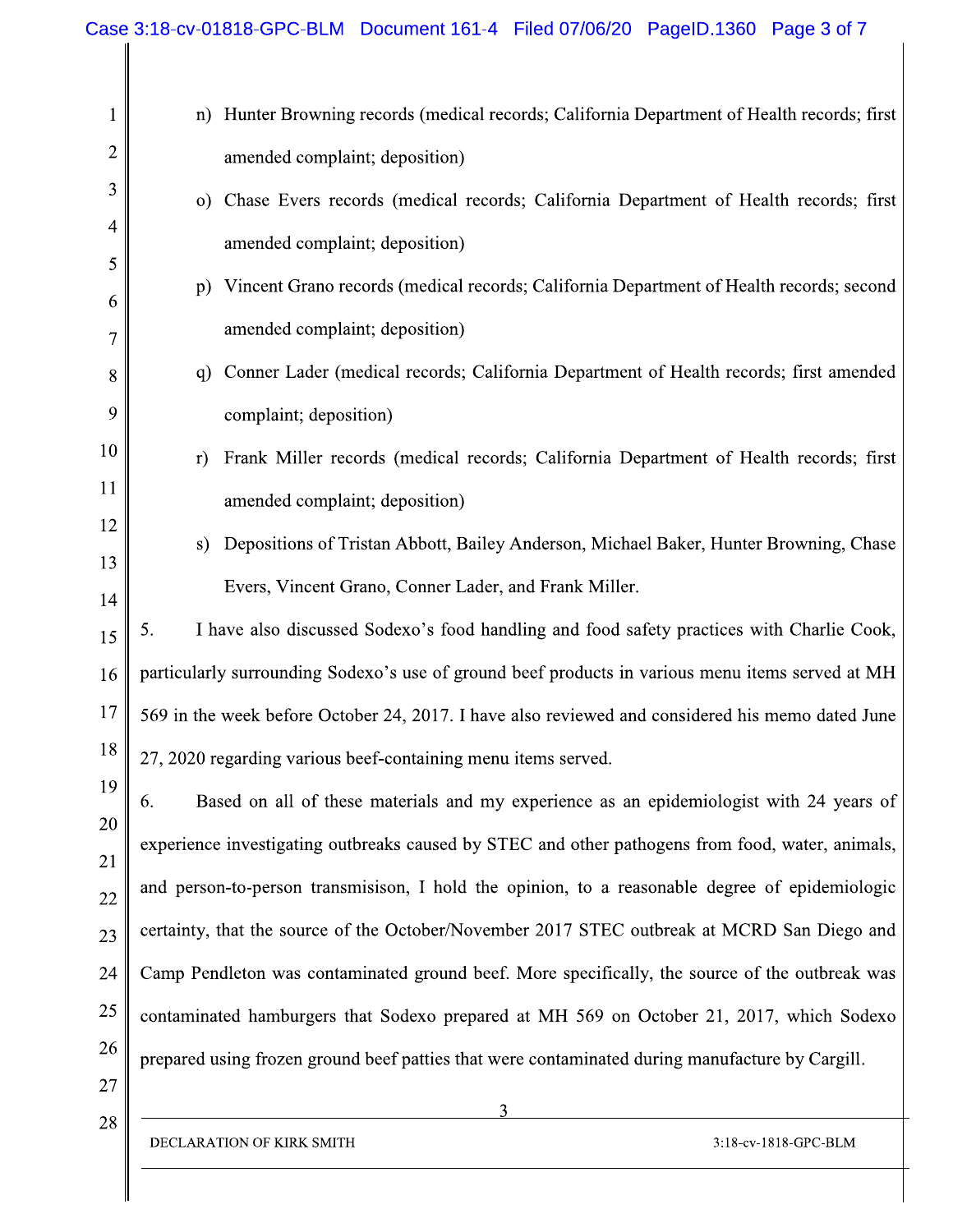7. I am aware of no evidence suggesting that the source of contamination of these frozen ground beef patties occurred anywhere but during manufacture by Cargill. I am further presently aware of no temperature abuse or other factor that occurred during distribution of the frozen beef patties that would have amplified the contamination problem.

Nonetheless, it is clear to me, based primarily on the Centers for Disease Control and 8. 6 Prevention (CDC) investigation, that substantial numbers of Marine recruits were infected secondarily (i.e., due to person-to-person transmisison from other recruits who had been infected from ground 8 9 beef). The initial wave of illness onsets began on October 24, 2017, which is consistent with the classic 10 3-4 day incubation period for STEC, given exposure to the contaminated ground beef on October 21. 9. Recruits who consumed hamburgers on October 21 and experienced onsets within a week of 12 their exposure should be classified as primary cases, meaning that they were most likely infected by eating contaminated hamburgers on the 21st. Although the classic incubation period for STEC is 3-4 days, it can be as long as 10 days. Although a 10-day incubation is not ordinary, it is common to see incubations for STEC infection of 3-7 days. With respect to those recruits whose STEC illnesses began 16 later than 1 week after hamburger consumption on the 21st, it is possible that some are primary cases 18 with long incubation periods, but it is equally or more likely that they represent secondary infections. 19 Certainly recruits with illness onsets in November represent secondary infections. The secondary 20 infections that obviously occurred in this outbreak are not surprising given the close quarters and conditions under which the recruits lived and trained and the lack of opportunity for good hygiene that sometimes occurred.

10. My conclusion that Cargill's frozen ground beef patties were the original source of contamination in this outbreak is based on multiple epidemiologic and environmental factors.

27 28

 $\mathbf{1}$ 

 $\overline{2}$ 

3

 $\overline{4}$ 

5

 $\overline{7}$ 

11

13

14

15

17

21

22

23

24

25

26

DECLARATION OF KIRK SMITH

4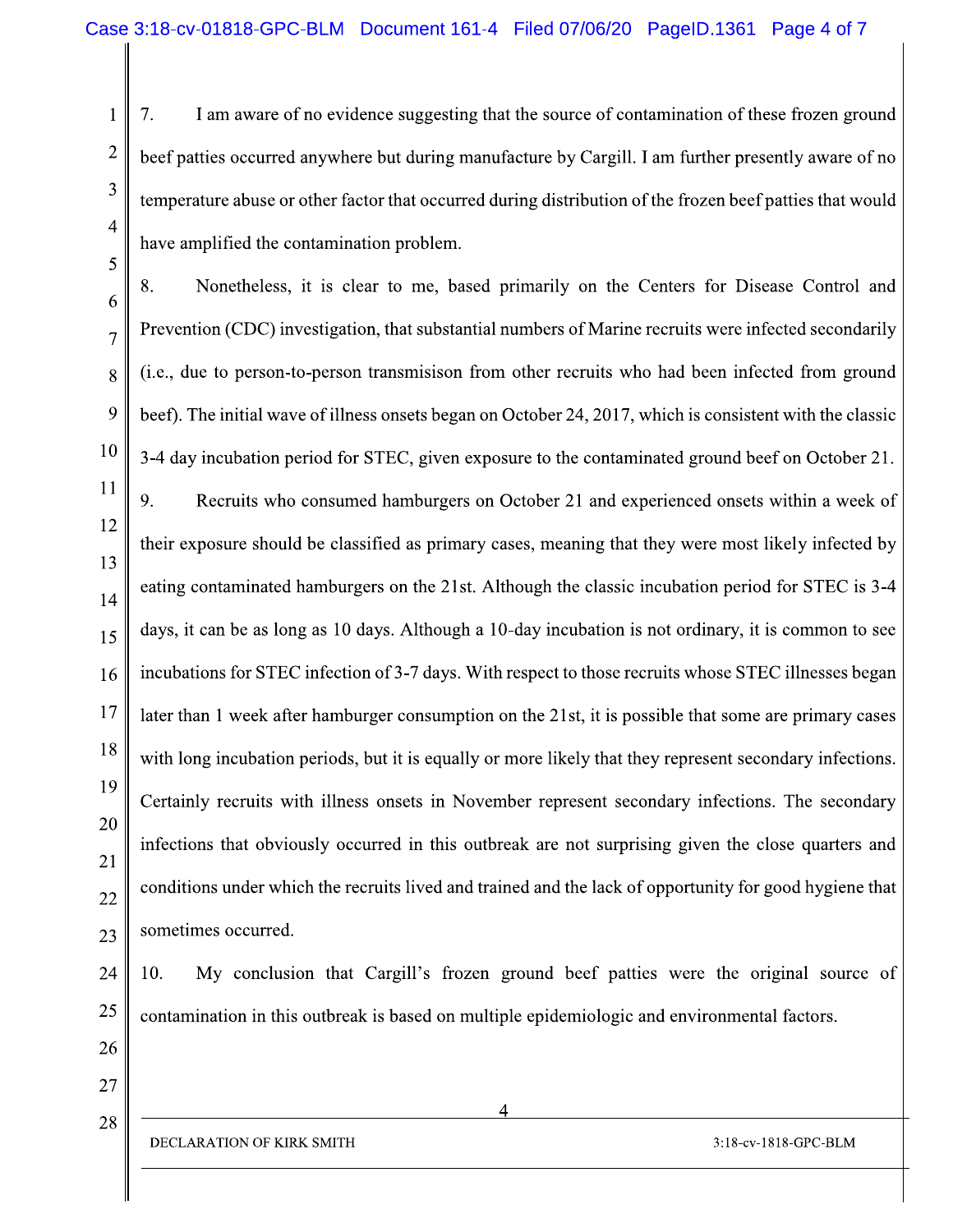11. First, it is apparent that the initial investigation occurring in late October and early November (i.e., before CDC was involved) was not systematic, robust, or well-directed. I have seen reference to various theories of exposure including contaminated chicken or fish, water at Camp Pendleton, etc. There is no evidence to support that these could have been the sources for this STEC outbreak.

This outbreak clearly began as a point source outbreak. Illnesses began suddenly, with the 12. exception of two confirmed cases with reported onsets earlier than October 21 (the date of exposure to contaminated burgers). No specifics about these earlier onset cases are known other than what is reported on the CDC's epidemic curve, but a number of plausible and likely explanations for these reported dates exist. One is that the recruits that reported these dates misremembered (in my experience, late teenage males have the poorest recall when it comes to dates/timelines). Another likely reason relates to the reports of abundant norovirus-like illnesses occurring around the time of the STEC outbreak. Some recruits could have developed norovirus illness during October 17-21 and then became infected with E. coli O157 on October 21; in this scenario these recruits would have thought they had one continuous illness and reported the onset of the norovirus illness. Regardless of the reason, the epidemiologic characteristics of this outbreak are consistent with a point source at the beginning of the outbreak.

19 13. Once the CDC Epi-Aid team arrived, the investigation was competently conducted, systematic, 20 and comprehensive. The numbers included in the case-control study were robust and produced reliable information. As stated in the Epi-Aid report, the study demonstrated a statistically significant association between the consumption of undercooked beef and illness. Given that some secondary cases could have been included in the study, and likely imperfect historical information provided by 24 recruits, this finding is not as specific as it is in some outbreak investigations, but neither is it 26 unprecedented. Of note, however, the case-control study did find a strong inverse association with

27 28

 $\mathbf{1}$ 

 $\overline{2}$ 

3

 $\overline{4}$ 

5

6

7

8

9

10

11

12

13

14

15

16

17

18

21

22

23

25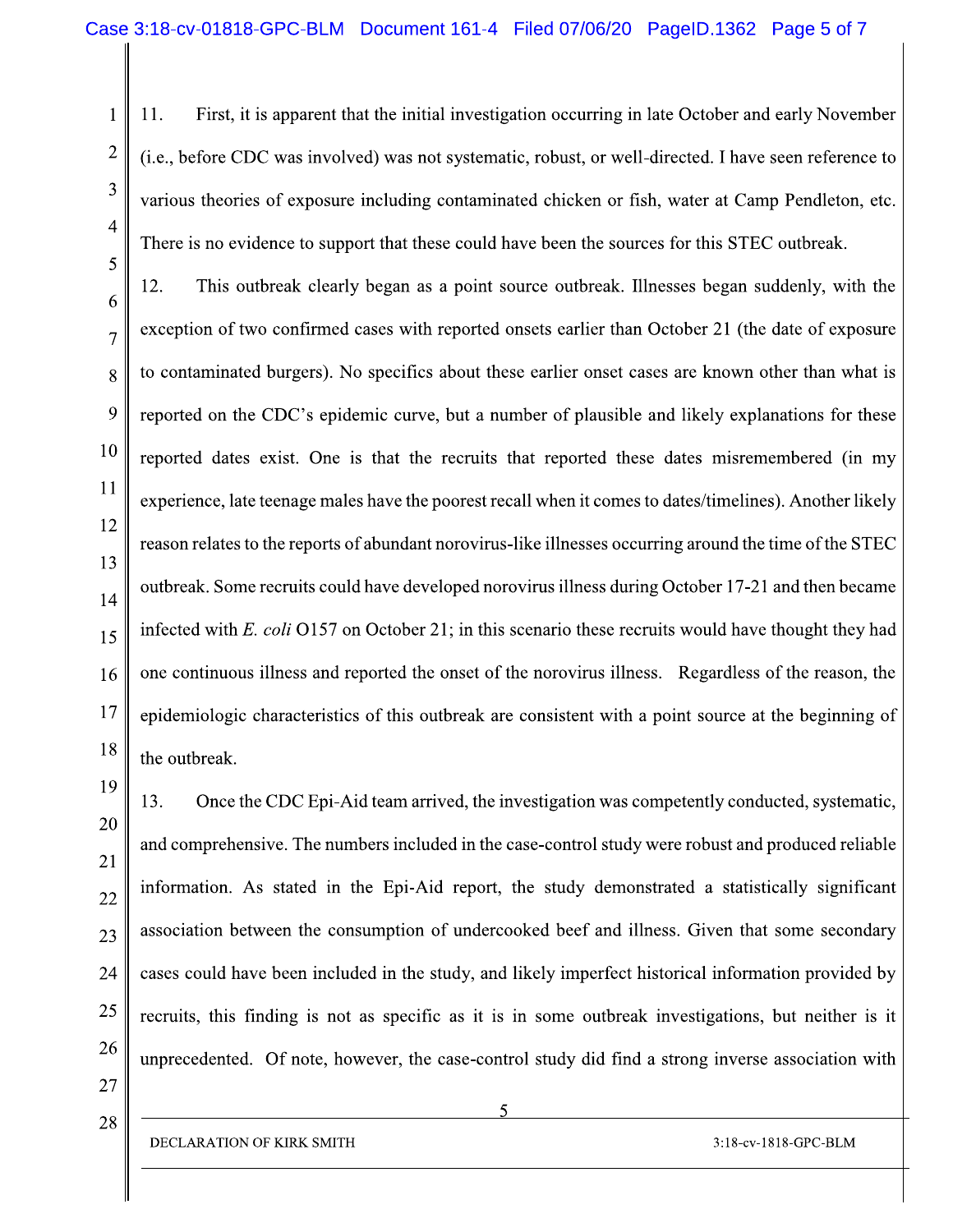consuming hot dogs, the alternative entrée to burgers on burger Saturday – controls were 14 times  $\overline{2}$ more likely to have consumed a hot dog than cases. In other words, if you did not become sick, you 3 were far more likely to have eaten a hot dog (presumably instead of a hamburger). Therefore, this finding represents indirect, but compelling, evidence that hamburgers specifically were associated 5 with illness and thus provides further context for the association with undercooked beef. Furthermore, epidemiologists view statistical analyses alongside environmental health investigation, traceback, and all other factors to develop conclusions as to what happened to cause an outbreak. The finding of a 8 9 statistically significant relationship between undercooked beef and illness is certainly a very important 10 consideration in determining the source of this outbreak.

14. We have learned a great deal about Sodexo's hamburger production process. Epidemiologic conclusions need to be informed by and compatible with the results of traceback and environmental considerations, and this is definitely an instance in which the environmental assessment findings are strongly supportive of the epidemiologic findings. I have discussed Sodexo's hamburger preparation process with Charlie Cook, in addition to the documentary information that I have reviewed, and it is clear to me that the process was essentially without any controls.

15. My opinion that the frozen ground beef patties manufactured by Cargill and used by Sodexo to make hamburgers on October 21 were the source of this outbreak is further solidified by the lack of any other plausible explanation.

16. First, and again despite the likely imperfect historical information provided by the Marine 22 recruits, the case-control study did not show a positive statistical association between illness and any 23 item other than undercooked beef. Undercooked beef certainly includes hamburgers. Importantly, the 24 25 food safety deficiencies associated with Sodexo's hamburger production provided the perfect 26 opportunity for an STEC outbreak once contaminated patties were used for burger Saturday.

27 28

 $\mathbf{1}$ 

 $\overline{4}$ 

6

 $\overline{7}$ 

11

12

13

14

15

16

17

18

19

20

21